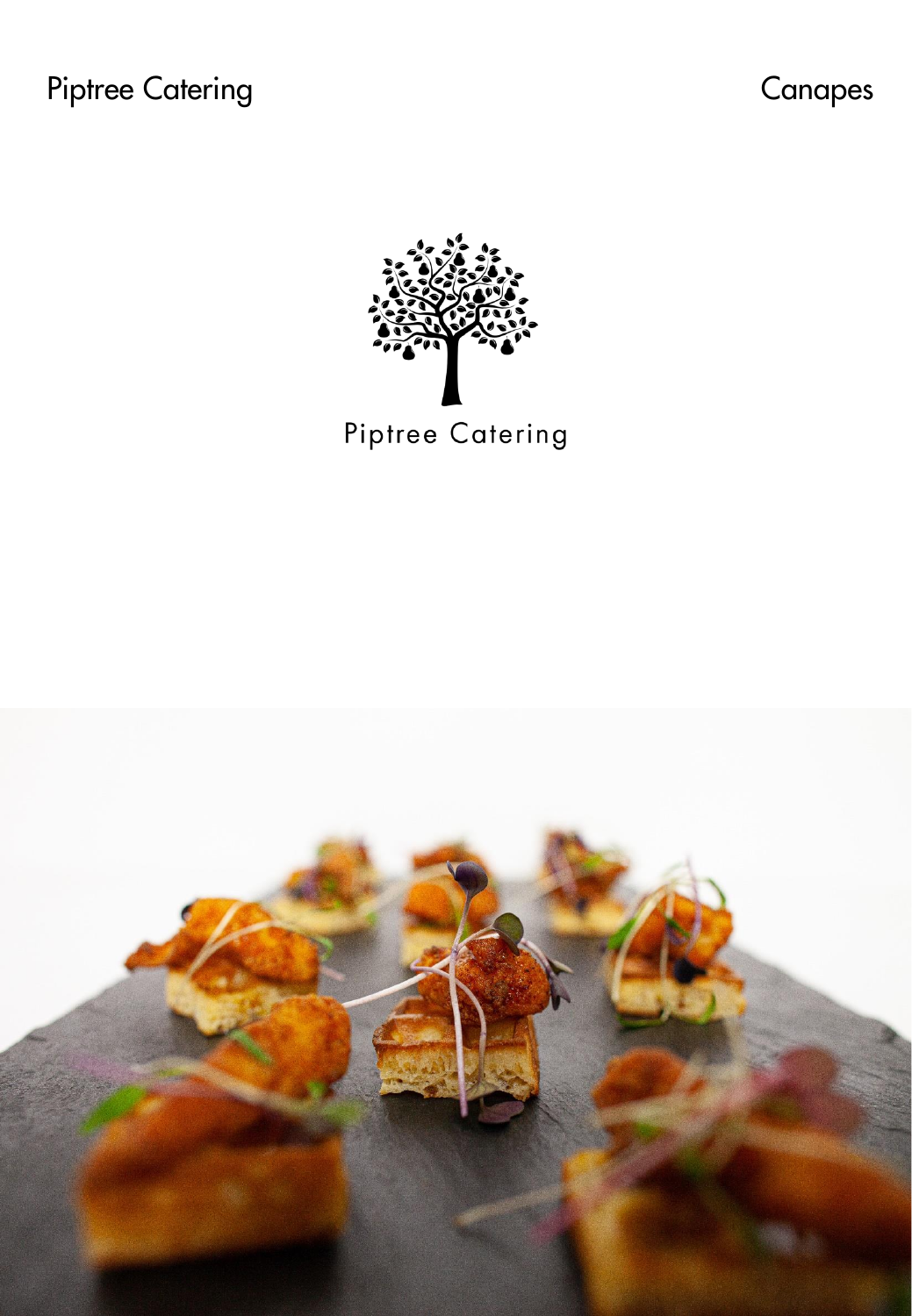## From the Farm

"Bang Bang" chicken croquettes with siracha and chive on bamboo

Southern fried chicken on waffle, Canadian syrup, smoked pimento

Beer braised beef brisket, coriander, pickled pink onion, pico de gallo, mini tortillas on lime stands

Honey, mustard and balsamic glazed pulled pork belly on gyoza tostada with tomato and coriander salsa

Fillet of beef on bamboo with hollandaise

Chicken satay skewers with a sweet cucumber, mirin and chilli dip (nut free)

Buttermilk fried chicken on waffle with maple syrup and pickles

Shredded duck, prune and walnut quenelle on sourdough shard

Fillet of beef with parmesan and beetroot pesto

Asian chicken croquettes with honey, soy, sesame and chilli in panko breadcrumbs and chilli jam

Pulled beef "bon bons" with hollandaise sauce

Fillet of beef on rosemary spears with a gentle rosemary and sea salt butter (£2)

Pulled jerk pork belly on gyoza tostada with mango and coriander salsa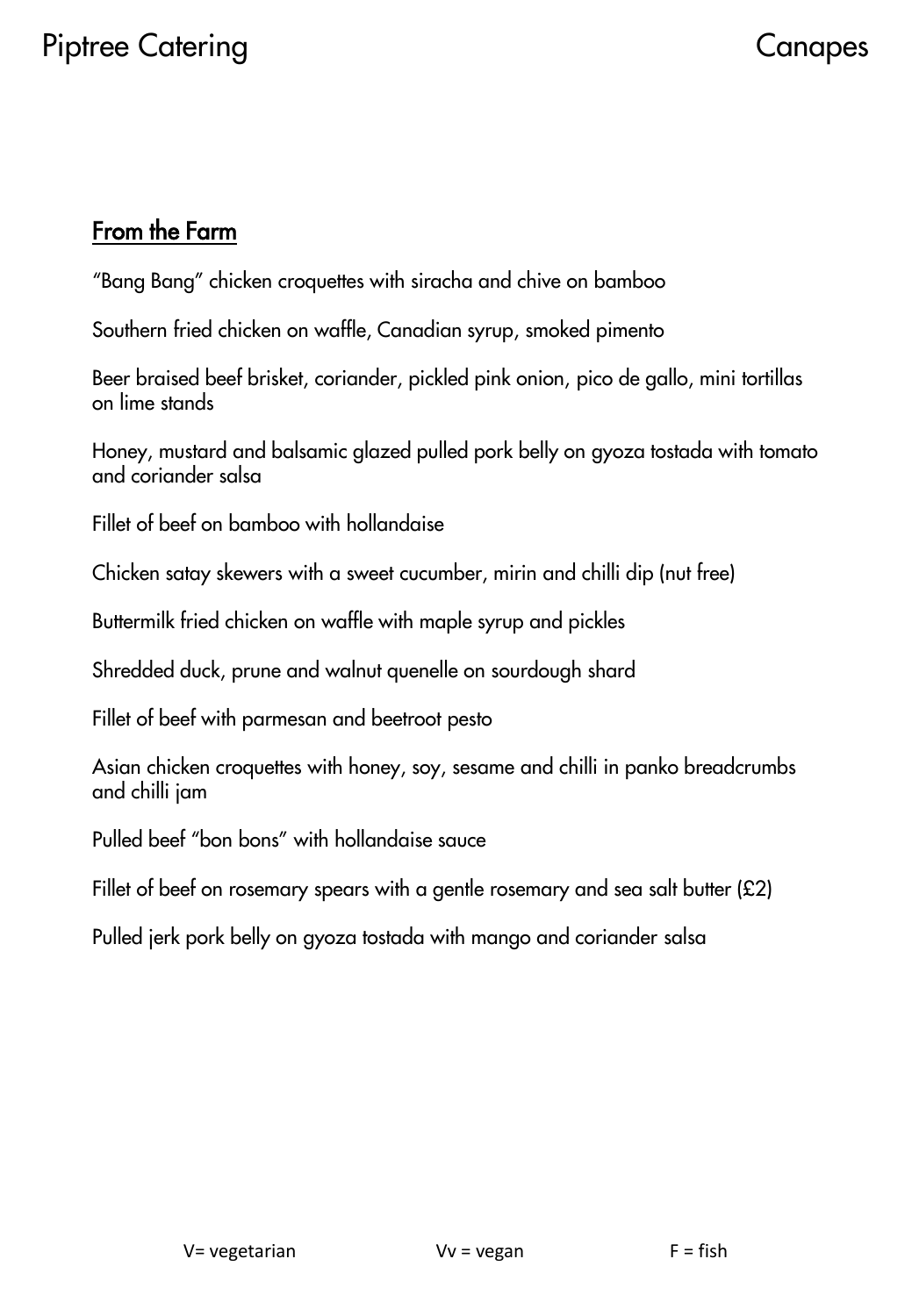## From the Field

Parmesan cup with mascarpone cheese, candy tomato and walnut pesto

Gruyere, cheddar cheese and truffle croquettes in panko breadcrumb

Watermelon cup, cashew cream, mint chutney, buttered corn (Vv)

Wild mushroom, garlic, thyme bouchées with a hint of truffle (Vv)

Pickled anise onion, avocado, coriander on nori crisp (Vv)

Dolcelatte on sour dough toast with candied truffle and honey walnuts

Mini Moussakas – shortcrust pastry case filled with grilled Mediterranean vegetables and free range egg bechemal

Deep fried tortilla nacho with lime and chilli smashed avocado with pico de gallo (Vv)

Beetroot and parmigiana arancini with beetroot pesto on bamboo (V)

Root vegetable and coriander bhajis with chili jam (Vv)

Roast fig, blue cheese, caramelised red onion with fresh thyme (V)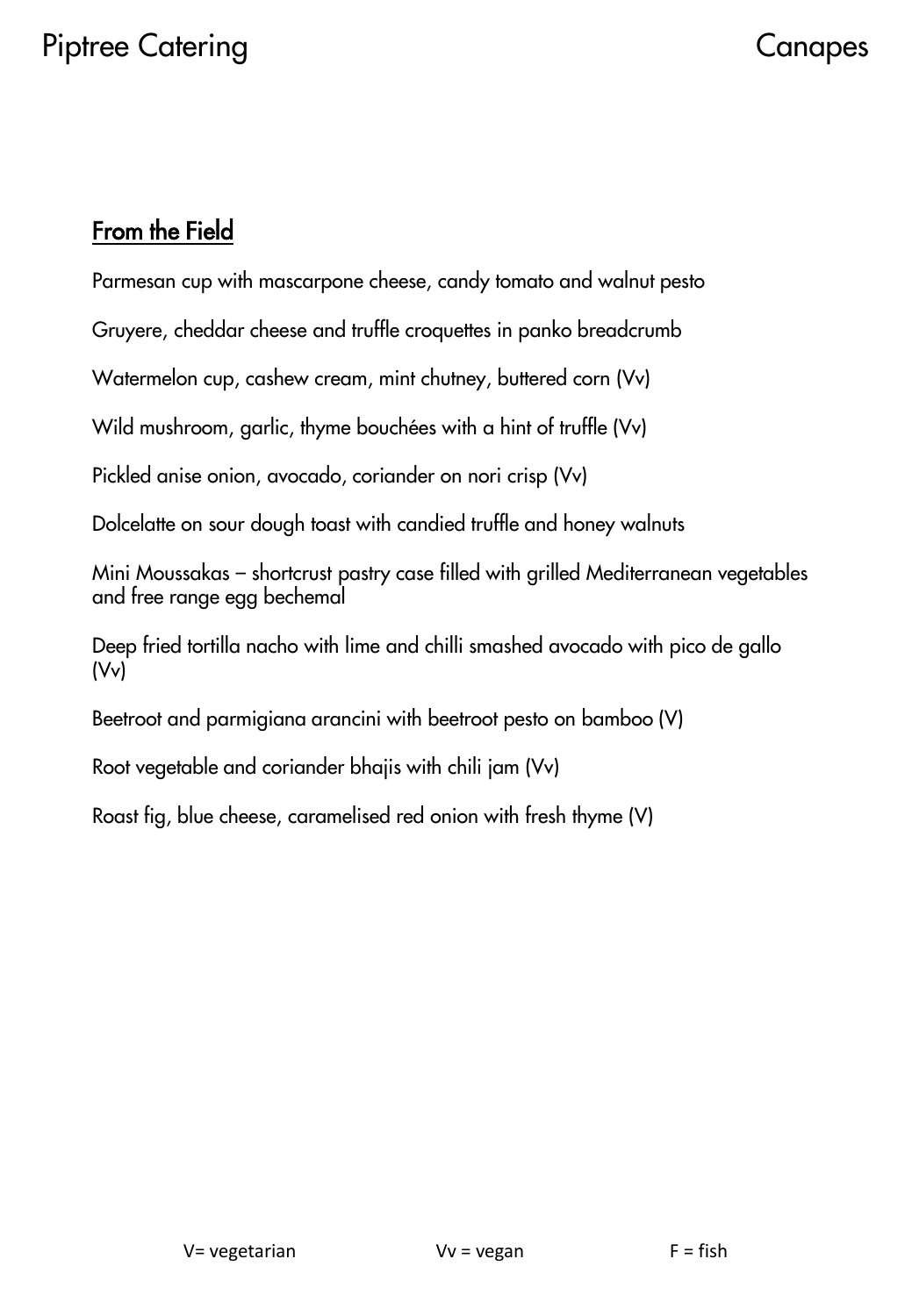# Piptree Catering **Canadian Canadian Canadian Canadian Canadian Canadian Canadian Canadian Canadian Canadian Canadian Canadian Canadian Canadian Canadian Canadian Canadian Canadian Canadian Canadian Canadian Canadian Canadi**

## From The Sea

Profiterole filled with salmon, dill, chive and lemon mousse

Teriyaki salmon on rosemary spears

Citrus cured sea bass, crème fraiche and lime caviar on blini

Soda battered cod, triple fried chips, pickle mayo

Gin and tonic infused smoked salmon served on blini with a light mascarpone and dill cream and edible flowers

Crab and avocado croustade with raspberry

Smoked haddock mousse profiterole with pea and mint salsa

Cod in batter, paprika chips with truffle mayonnaise served in mini espresso cups

Peppered mackerel with pomegranate and crème fraiche served on garlic crostini with chive

King prawn with feta, smashed avocado, lime and raspberry

### Sweet

White choc chip and cherry brownie with mascarpone cream and berry compote (V)

Chocolate ganache profiteroles with salted caramel (V)

Lemon curd custard tarts with burnt meringue (V)

Mini scones with clotted cream and strawberry preserve (V)

Summer berry mess pots with raspberry coulis, cream and mint

(Most of our dishes can be made vegan, please speak to us about your requirements)